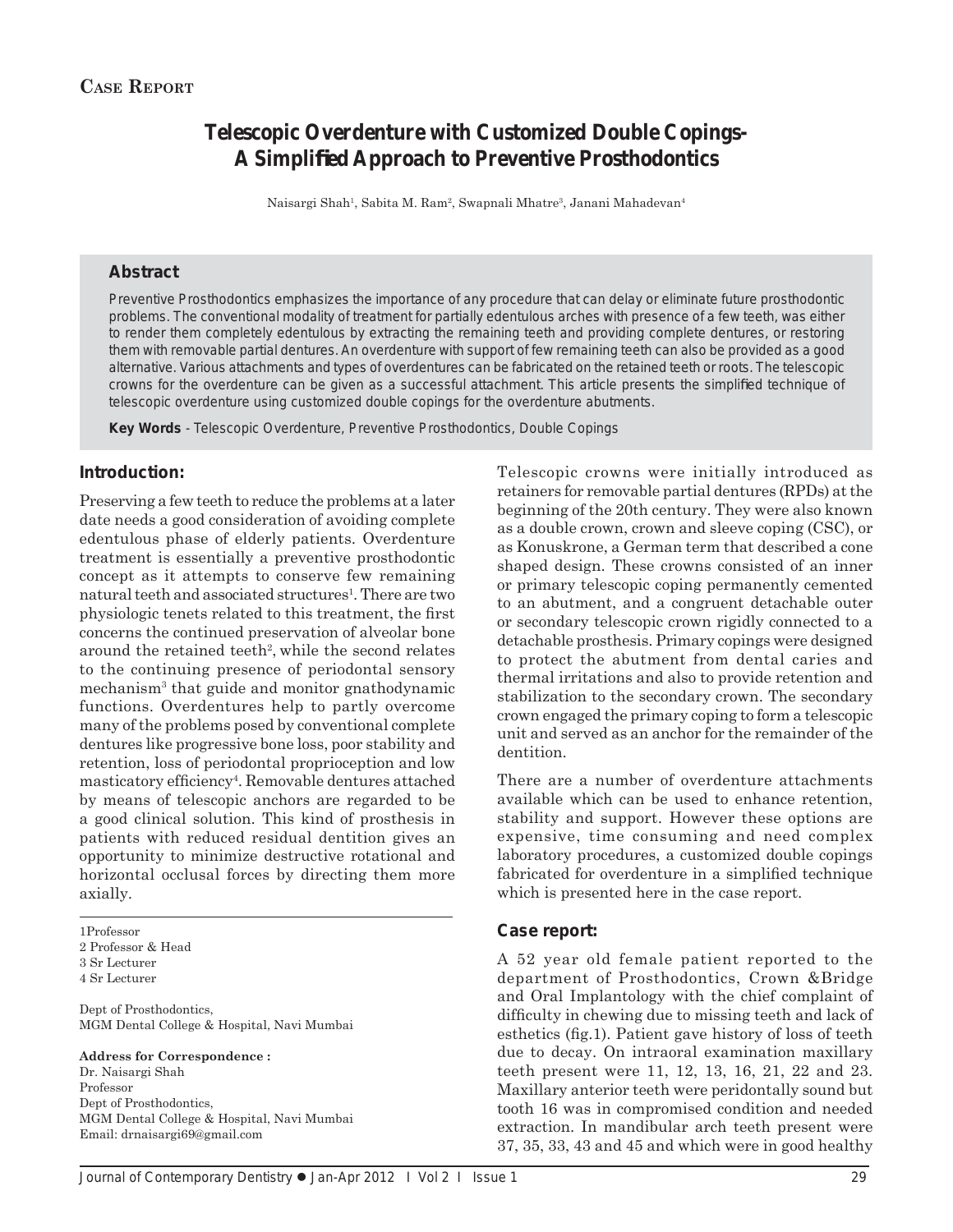condition excluding 37 which needed extraction. The edentulous ridge was favorable with firm attached keratinized mucosa. There was loss of vertical dimension of occlusion.TMJ was normal. There was no relevant medical history.



#### Fig 1 Preoperative

Impressions in irreversible hydrocolloid material were made to obtain diagnostic casts. They were articulated on a semiadjustable articulator taking the facebow, the vertical and centric jaw relation records. The radiographs were taken to evaluate the condition of the teeth to be retained for overdenture.

# **Treatment plan:**

Considering the existing condition of the patients remaining teeth and financial constrains, it was decided to fabricate an acrylic partial denture for the maxillary arch and telescopic overdenture with customized double copings for the mandibular arch. The final plan was discussed with and agreed by the patient.The required preprosthetic procedures were carried out which included,extraction of #16, 37, Oral prophylaxis and endodontic treatment of #35, 33, 43 and 45 to be used for overdenture abutments.

# **Preparation of abutment teeth for copings:**



Fig 2 abutment teeth preparation for primary copings



Fig3 milling of primary copings



Fig4 primary copings ready for cementation



Fig5 Cemented primary copings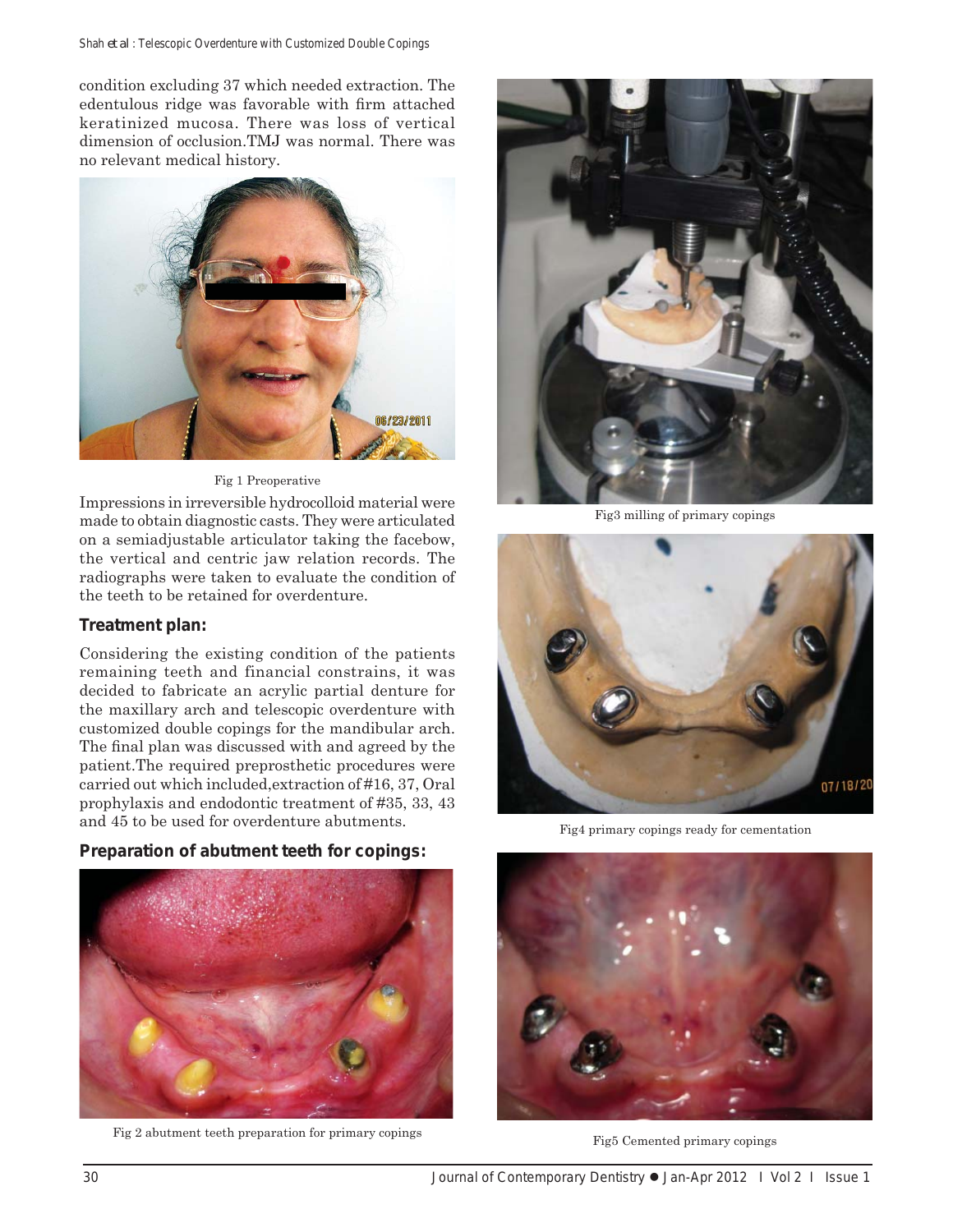A new set of diagnostic impressions and casts were obtained and mounted with vertical dimension and centric relation records. Modifications of abutment teeth were planned on diagnostic cast to evaluate the space for double copings. Once this was confirmed the abutment teeth 45, 43, 33 and 35 were prepared to receive the primary copings with a larger modified shoulder (fig.2). It was ensured that all the preparation were parallel to each other with a  $6<sup>0</sup>$  taper using  $6<sup>0</sup>$  taper diamond. The finish line was kept equigingival. Retraction was done by gingival retraction cord impregnated in astringent. Special tray was fabricated in self acrylic resin. Impression was made in addition silicon mono phase (aquasil, Dentsply). Cast was poured in die stone.

# **Fabrication of primary copings:**

Wax patterns were prepared on the individual abutment and placed on a surveyor with the carving tool to modify the surfaces and make them parallel to each other. The finish lines on the wax patterns were kept as a modified shoulder to receive secondary copings.

The parallelism and finish lines were critical for frictional resistance and retention of secondary copings.

The wax patterns were sprued, invested and casted with NiCr alloy. After retrieving, copings were finished and placed on milling surveyor to get the final parallelism (fig.3). They were polished and kept ready for cementation (fig.4).

# **Cementation of primary coping:**

The copings were checked for their fit and marginal integrity. They were cemented with glass ionomer cement taking all the required precaution and following protocol  $(f_1, f_2)$ .

# **Secondary copings:**

Impression of the abutment teeth with cemented primary copings was made in elastomeric monophase impression material in a special tray and cast was poured in die stone.

Wax patterns for secondary copings were fabricated on individual die. The margins of secondary copings were carved to fit the shoulder of the primary copings. They were sprued, invested and casted. These copings were retrieved and finished. The secondary copings were checked intraorally for fit and margins (fig.6).

# **Denture fabrication:**

Secondary copings were spot luted to the primary copings so that they remain stable while making final impression for the fabrication of complete denture.



Fig 6 secondary copings ready for pick up



Fig 7 Secondary copings picked up in denture



Fig 8 post operative view with overdenture

Final impressions were made in special tray using addition silicon monophase elastomeric impression material. Jaw relation records, teeth arrangement and try in were done following conventional method. Both maxillary partial denture and mandibular overdenture were processed. The dentures were